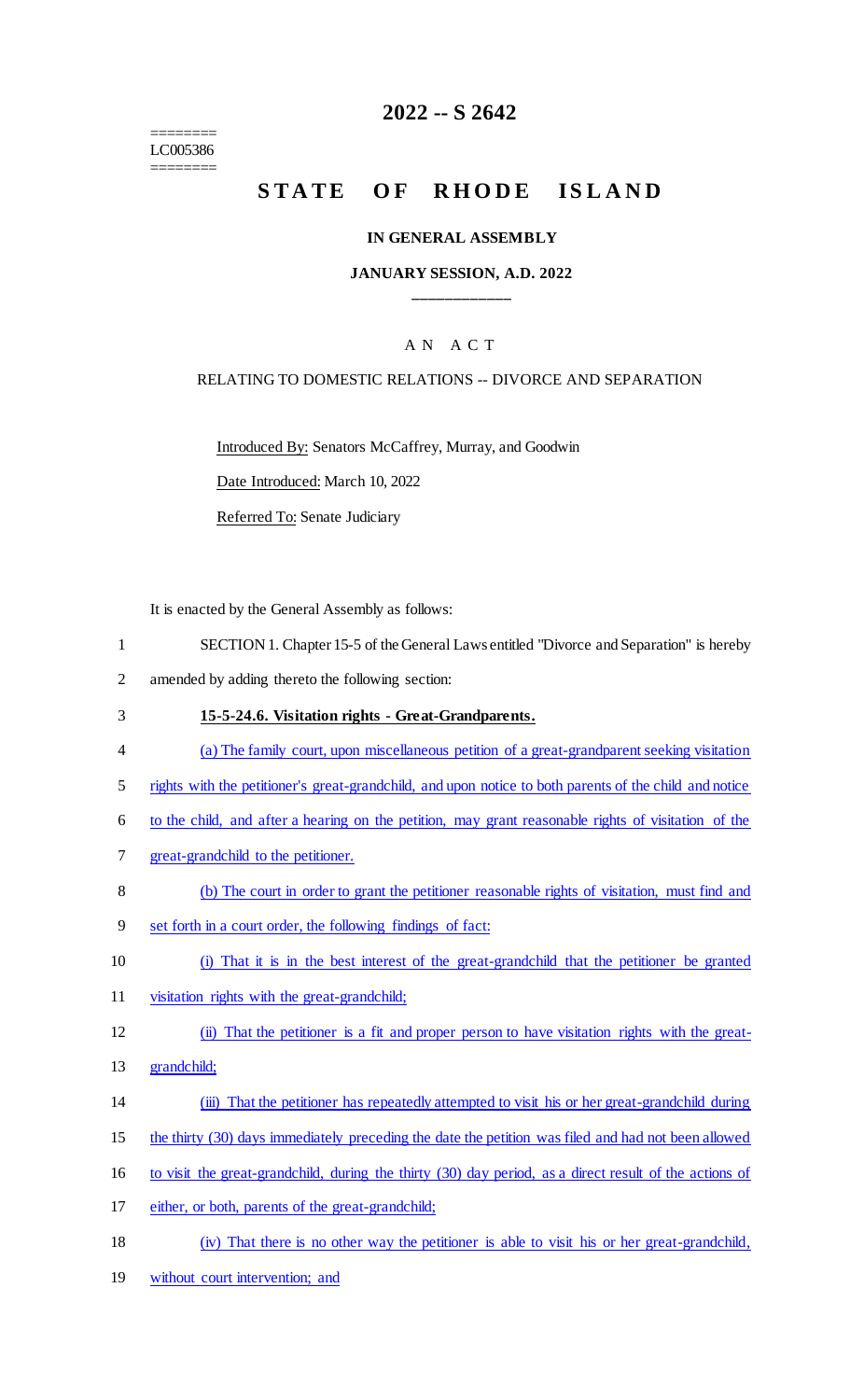- 1 (v) That the petitioner, by clear and convincing evidence, has successfully rebutted the
- 2 presumption that the parent's decision to refuse the great-grandparent visitation with the great-
- 3 grandchild, was reasonable.
- 4 SECTION 2. This act shall take effect upon passage.

======== LC005386 ========